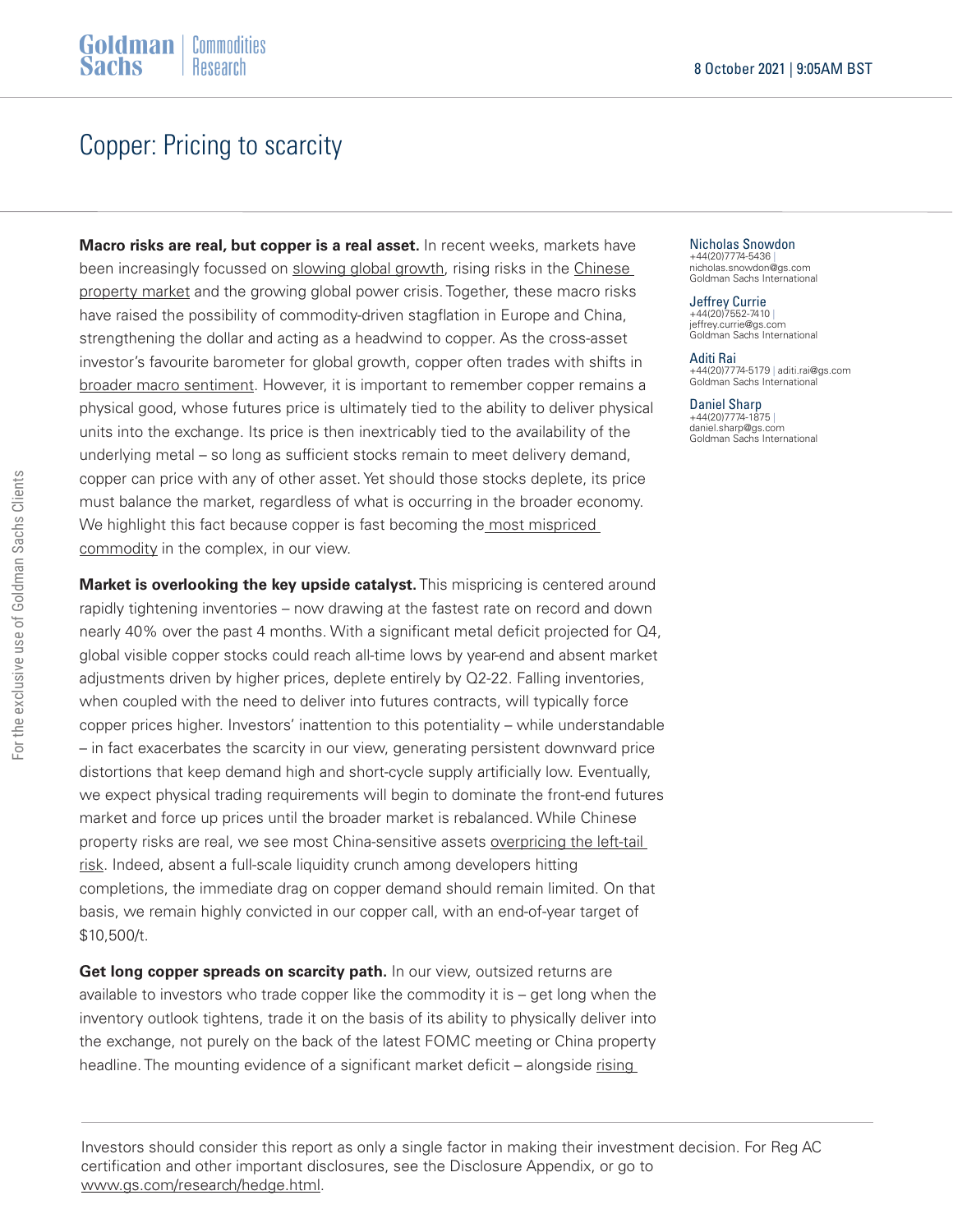[input costs](https://publishing.gs.com/content/research/en/reports/2021/09/26/8bc150f2-5137-449f-8928-a14a38bf598d.html) – that is generating a rapid draw in inventory only reinforces our view that copper is underpriced and remains a bullish story. Of equal importance is the fact that we continue to project a deficit next year in the refined copper market (GSe 189kt), which provides an extension to the near-term scarcity path and persistent price support. In this context, we continue to hold our Long S&P GSCI Copper ER Subindex trade (up 45% since inception). However, we also launch an additional Long LME Copper Jan22-Jan23 timespreads trade to reflect our conviction on micro tightening path, with the additional expectation that such a spreads trade should outperform even if macro concerns, dollar strength restrain flat price upside momentum.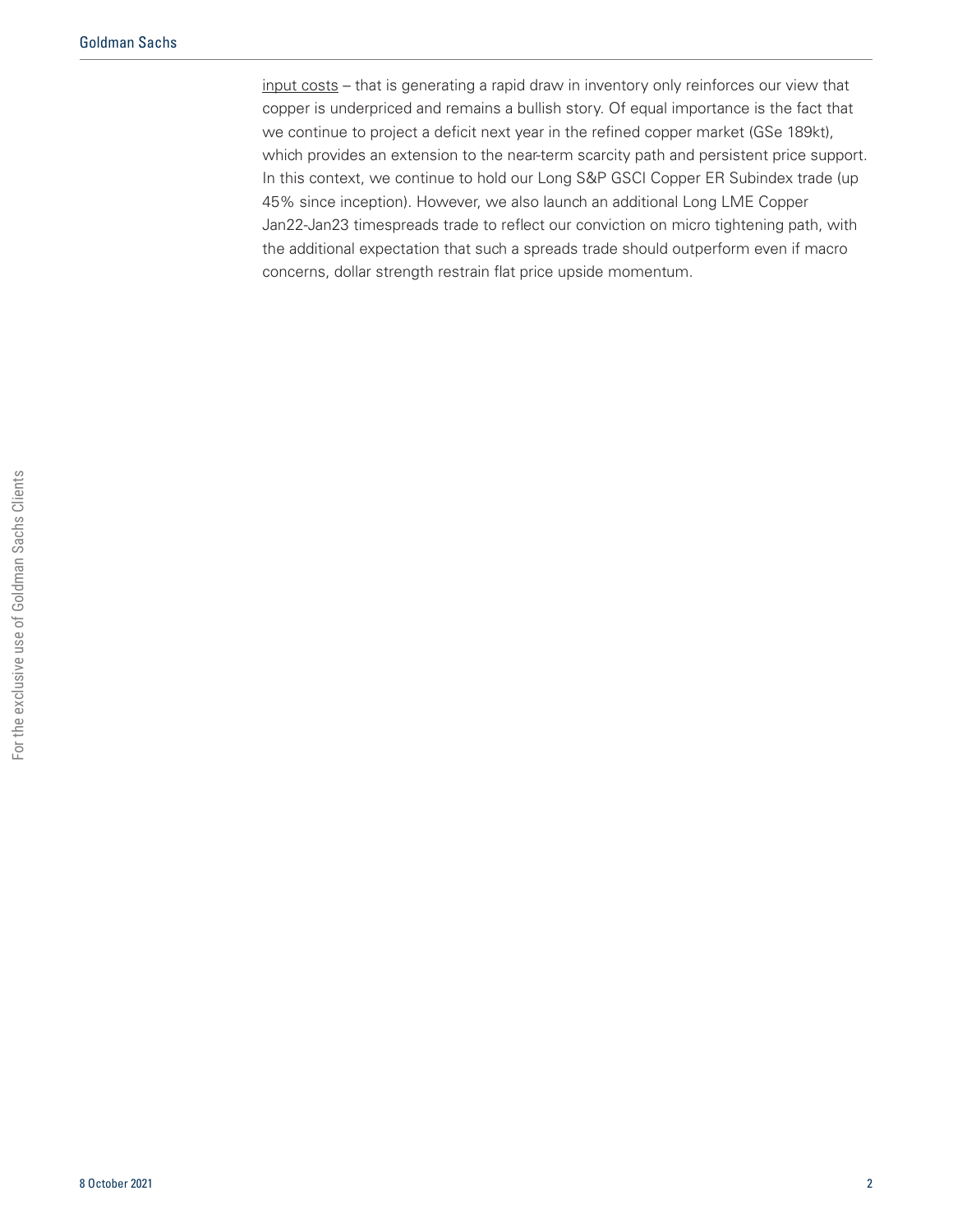**1. Stay focused on the physical.** At the heart of our renewed bullish copper call – coming in spite of very real risks to the Chinese property sector and global growth – is the fact that the physical market is becoming increasingly tight, with minimal near-term risks to the balance in our view. Regardless of copper's traditional trading behaviour as a proxy for global growth, its price will remain ultimately dictated by the ability for short holders to deliver into the exchange and fulfill their contractual obligations. If they cannot – due to a lack of physical supplies – they will have to close out their shorts by going long. This would ultimately force up the price until more supplies – either from scrap, mine investment or invisible inventories – emerge to meet those obligations. Equally, a sharp fall in real physical demand – as the result of a Chinese credit crunch in the property sector – would limit the volume of long contracts needing delivery. Physical traders, unconcerned by broader macro risks in a portfolio, are beginning to cancel copper stocks on warrant (available for delivery), indicating either greater hording of the metal in expectation of future price rises, or increased off-exchange spot market trading. In either case, we believe such activity is an advanced warning of future inventory draws and supply tightness.

**Exhibit 1: Visible global copper stocks are on a path towards a record low by year end** Global visible copper cathode stocks



**Exhibit 2: Surge in LME warrant cancellations points to a significant draw in LME stocks over Q4** LME copper total stocks and cancelled warrants



Source: Wind, Goldman Sachs Global Investment Research Source: Bloomberg, Goldman Sachs Global Investment Research

**2. Power crunch is accentuating onshore scarcity.** A key market preoccupation so far in H2 has been gauging the net impact of China power rationing on the domestic copper market. In our view, the evidence suggests that constraints on power supply onshore have accentuated the copper deficit. As [Exhibit 3](#page-3-0) shows, there has been a strong positive correlation between sharp declines in both China's thermal coal and copper inventories. Underpinning this accentuated tightening effect on China's onshore copper market are two key aspects to the episode: First, NBS energy consumption data shows a far more acute hit to the smelting sector (energy demand down 1% y/y since the start of the power issue) versus continued growth from the downstream manufacturing sector (energy demand up 10% y/y over the same period). This weighting of power rationing has in simple terms generated a greater cut to supply than demand. This should come as no surprise given that it has been the balance of impact on the three previous episodes of power tightness over the past decade [\(Exhibit 4\)](#page-3-1). Second, the seasonality in China's copper market means that a much greater negative adjustment to demand (than supply) is needed to offset the seasonal tightening path seen in Q4. Over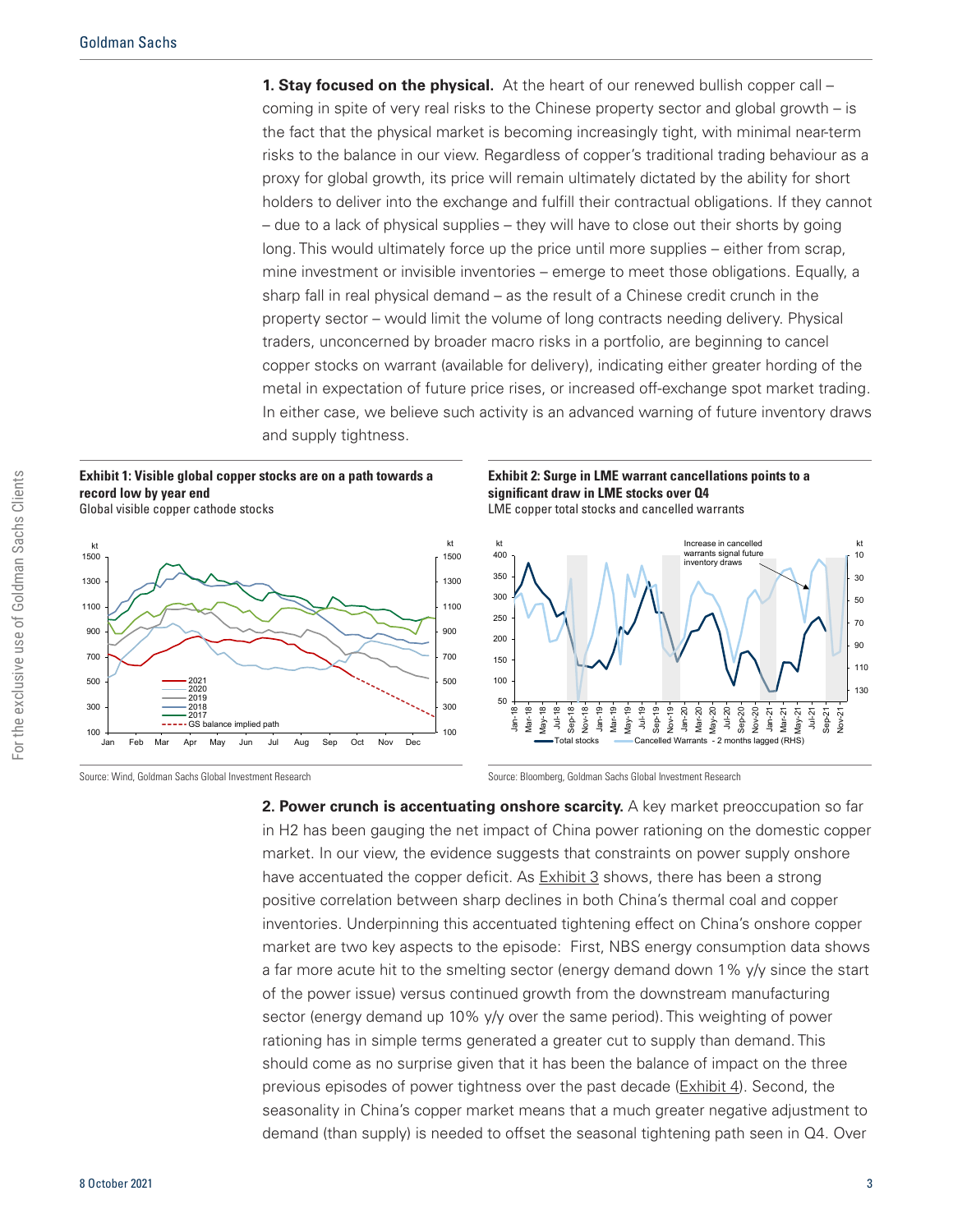the 2015-19 period (pre-covid distortion), on average China's apparent copper demand grew 16% from Q3 levels into Q4, which compares to just a 9% increase in onshore refined output. In other words, China's demand would have to take materially greater hit than supply from power rationing to overturn the seasonal tightening path, which seems improbable on the evidence so far.

### **Exhibit 3: Sharp drawdown in China's coal inventories has been tightly correlated with copper stocks**



### <span id="page-3-1"></span><span id="page-3-0"></span>**Exhibit 4: Metals supply, not demand, has been hit so far by the power crunch**

Change in % share of total energy demand from China metals value chain (incl. mining, not shown)



Source: Bloomberg, Wind, Goldman Sachs Global Investment Research Source: Wind, Goldman Sachs Global Investment Research

**3. China property is copper's red herring.** An understandable concern for copper investors is the growing liquidity risk emerging in China's property market. Yet it remains only a left-tail risk to demand, and the concern that a restructuring of Evergrande will drive a further fall in onshore property activity and copper demand remains misplaced in our view. While construction and it associated sectors account for 40% of China's copper demand, construction itself accounts for 20% – over 90% of that demand comes from completions, not from new starts. Moreover, the time it takes to complete a building in China – and hence the delay in the expected copper demand slowdown – is itself changing over time. Over the last three years, the average completion time – as measured by the relative moves in new starts and completions – rose from 18 months to 24 months (see [Exhibit 5\)](#page-4-0). At the current rate, this means today's property slowdown should not impact copper demand for another 16-18 months – or until 2023. Accordingly – barring a collapse of Chinese property developers (which would affect new starts and completions simultaneously) – we believe copper demand related to Chinese construction is set to stay strong well into 2022 (see [Exhibit 6\)](#page-4-1). In this context, our latest China copper demand projection for 2022 is largely unchanged in this respect (GSe +3%, previously 3.5%). However, we have cut the respective 2023 estimate to reflect to the greater drag from property (GSe  $+2\%$ , previously  $+3.7\%$ ). However, given tightening adjustments to the supply side, this has only marginally increased the 2023 global surplus (GSe 198kt, previously 129kt).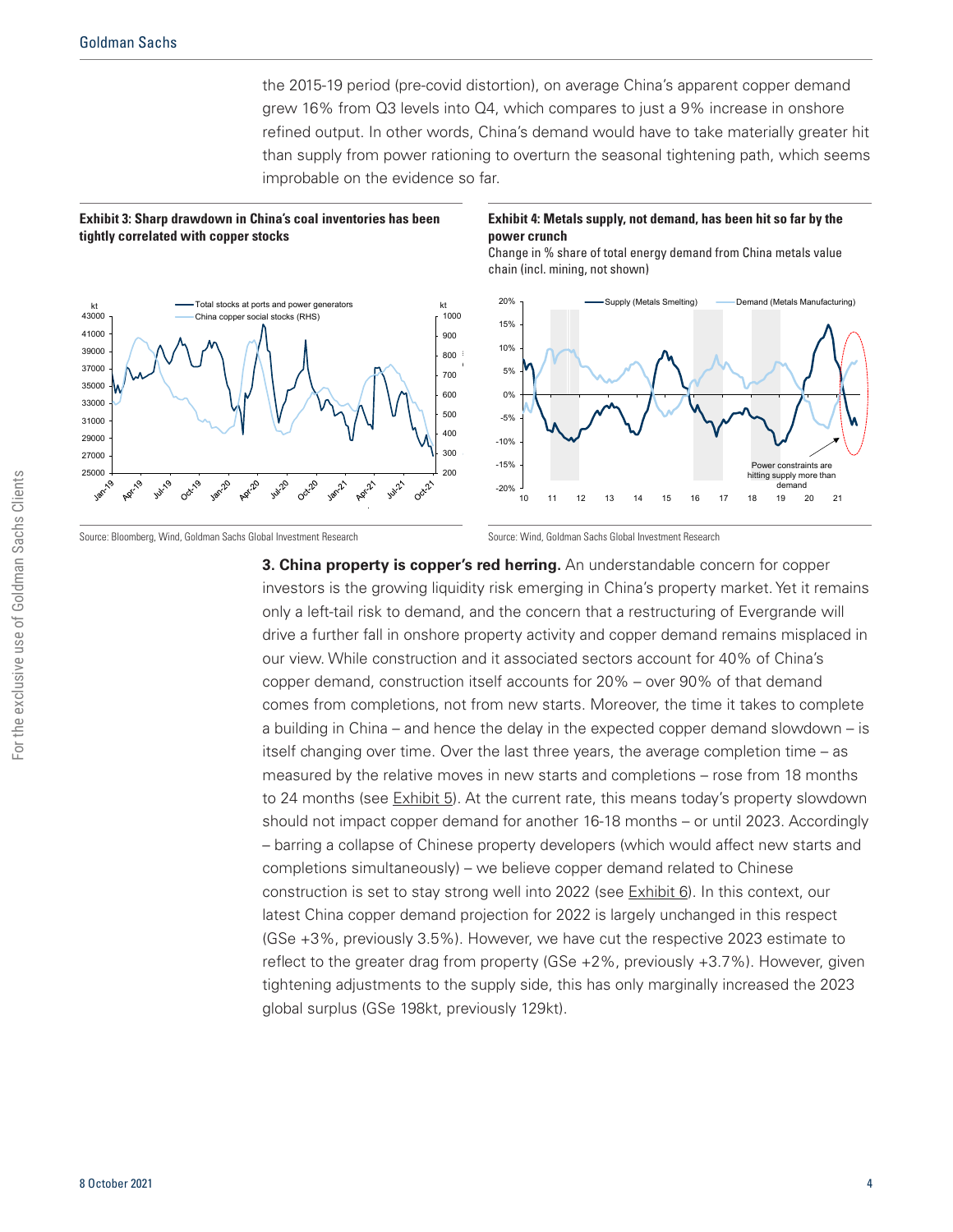**Exhibit 5: Completions, which contribute to 90% of China copper construction demand, are set to remain strong until 2023** The bars represent the correlation between starts and completions at different lags (x-axis)



We conduct a rolling cross-correlation analysis to capture the dynamic lag structure between housing starts and completions. Here the window size is 6 years and the sample range is from Jan-2012 to Aug-2021.

<span id="page-4-1"></span><span id="page-4-0"></span>**Exhibit 6: Strong completions to keep supporting China copper construction demand throug 2022**



Source: Wind, Goldman Sachs Global Investment Research

Source: Wind , Goldman Sachs Global Investment Research

**4. Scrap cannot provide short-cycle supply relief.** The scrap market is the most important short-cycle influence on the copper market, accounting for 20% of global refined metal output and close to 30% of semi fabricator copper consumption. After a strong uplift in scrap supply at the turn of the year, conditions have tightened abruptly since then. Scrap discounts in both China and Western market have narrowed year-to-date and particularly so far in H2. China copper scrap supply, inclusive of both imports and domestic supply, has been on a sharp trend of deceleration from its peak in late Q1 to now nearing a y/y contraction (see [Exhibit 8\)](#page-5-0). China's scrap inventories (in days of consumption) have now fallen to multi-year lows. This tightness has reflected three factors: (1) strong synchronous uplift in scrap demand from both China and DM consumers, (2) rundown of supply chain scrap stocks after a prolonged price and demand induced destocking phase from Q3-20 through to early Q2-21, and (3) stricter rules regarding scrap import quality (for processing) in Malaysia placing constraint on volumes being shipped onward into China. In combination the trends have swung scrap from a net softening effect earlier in the year to now a source of tightness. Without scrap inventory to supplement supply, underlying scrap generation growth is running below demand and resulting in the tightening trend. Whilst a higher copper price would help to stimulate scrap supply, this would play out with a greater lag and more limited volume impact given the low stock starting point.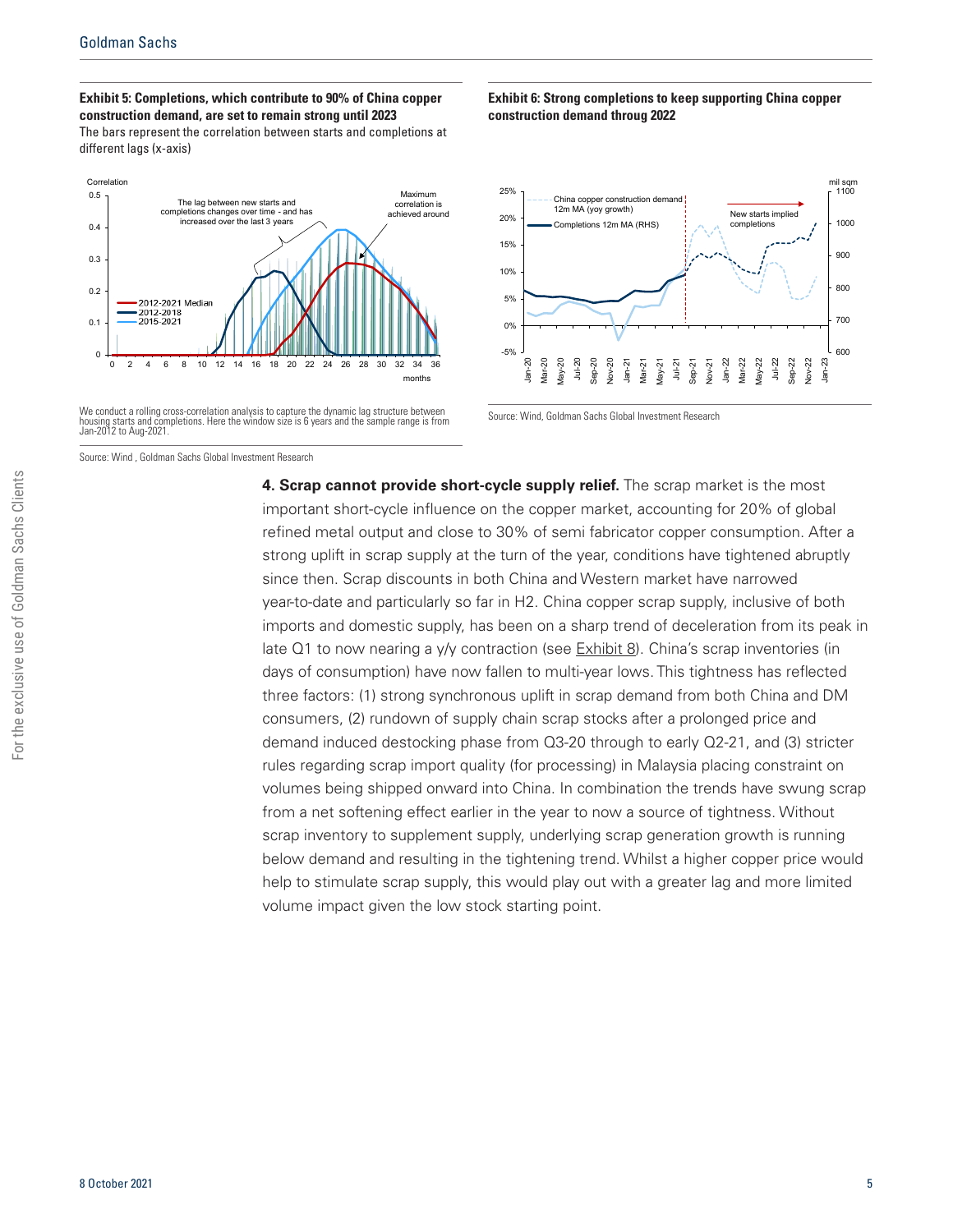### **Exhibit 7: Onshore scrap inventories have fallen to multiyear lows after strong demand generated sharp destocking**



Source: Wind, Goldman Sachs Global Investment Research Source: Haver, Goldman Sachs Global Investment Research

<span id="page-5-0"></span>**Exhibit 8: Scrap supply growth has fallen sharply from Q1 peak, as imports have fallen sequentially and inventories deplete**



**5. Mine supply is entering a multi-quarter phase of stagnation.** We believe one common misconception on the outlook for copper fundamentals is that the market is set to face an imminent 'wall' of mine supply. There is no doubt that global mine supply has grown at a healthy y/y rate during the first half of 2021 (+5% y/y), which compares favourably to our full-year expectation (GSe +1%). However, it is important to understand that this growth largely reflects the weak base of comparison in H1-20 when operational disruptions from Covid peaked. Absolute production levels have stabilised since Q3 last year, with output actually peaking in November/December last year before a modest sequential decline so far this year. We expect global mine supply growth to decelerate through H2 this year. In addition, even though we expect global mine production to grow ~5% y/y in 2022, the majority of the growth will likely be weighted towards H2-22 (see [Exhibit 10\)](#page-6-0). This means the market faces three quarters of supply stagnation from here before that growth phase. In this sequential context, the supply environment, particularly given scrap dynamics also, will tend toward tightening risk from a very low inventory starting point. Moreover, it is important to reiterate the near complete absence of new mine project approvals and increments in growth capex, which given feasible project timelines means we have cut potential greenfield project volumes until 2024 and brownfield until 2023.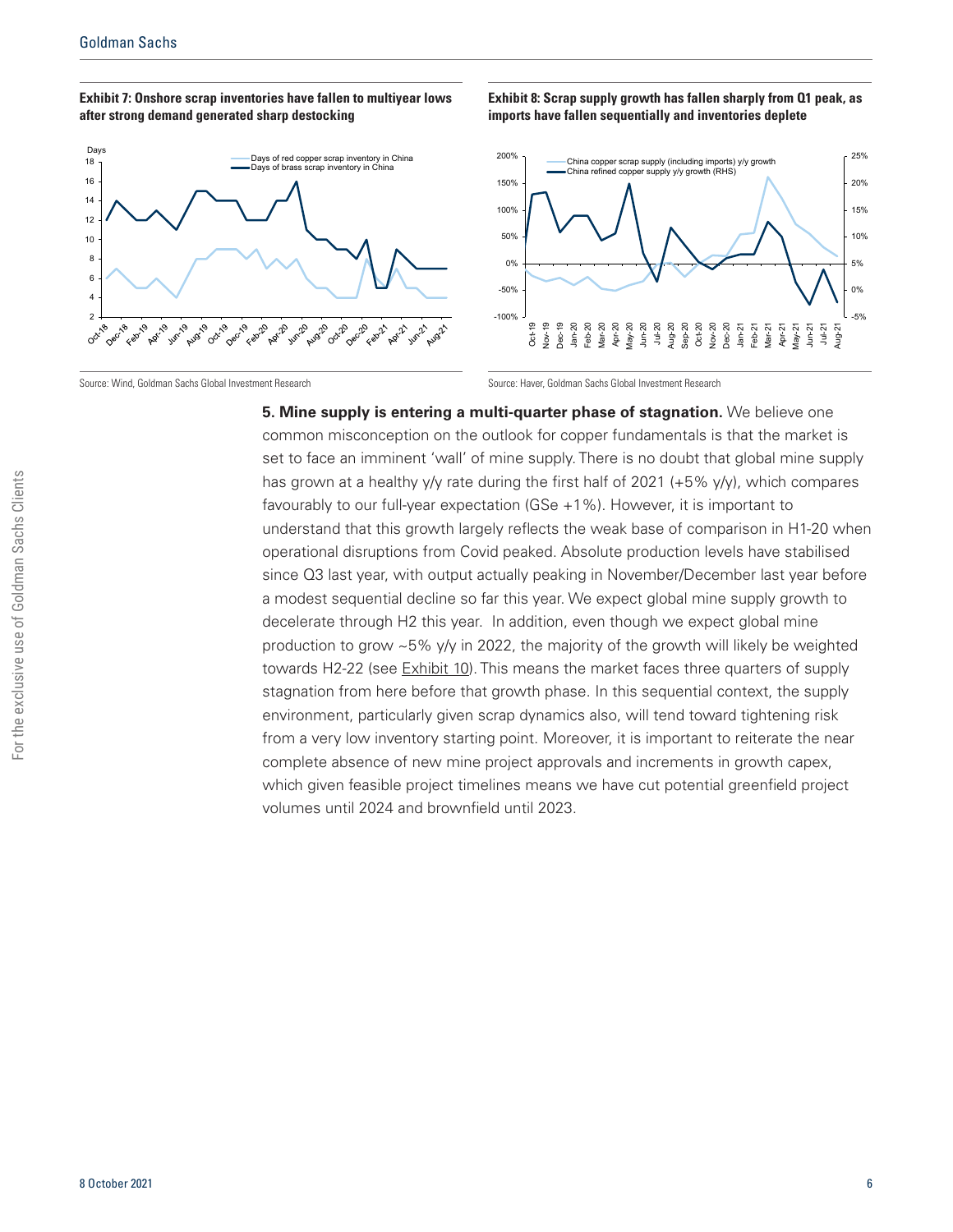### **Exhibit 9: Global copper supply to remain below pre-Covid levels until the second half of 2022**



### <span id="page-6-0"></span>**Exhibit 10: Copper won't now see a material sequential supply increase until H2-2022**

5 major copper mine projects' volumes



Source: Goldman Sachs Global Investment Research Source: Woodmac, Goldman Sachs Global Investment Research Source: Woodmac, Goldman Sachs Global Investment Research

**6. Metal deficits to continue: Remain long copper and add spreads kicker.** In our view, outsized returns are available to investors who trade copper like the commodity it is – get long when the inventory outlook tightens, trade it on the basis of its ability to physically deliver into the exchange, not purely on the back of the latest FOMC meeting or China property headline. The mounting evidence of a significant deficit dynamic at play in the copper market at current price levels reinforces our view that copper is underpriced. We project a 330kt deficit in Q4 alone, which implies a rundown in visible stocks to record lows by the end of the year. With supply chain buffers of cathode and scrap much reduced from relatively high levels in early 2021, high visibility on this tightness is expected over the months ahead. Of equal importance is the fact that we continue to project a deficit next year in the refined copper market (GSe 189kt), which provides extension to the tightening story beyond the Q4 scarcity risk. In turn this supports our continued bullish view on copper. In this context, we continue to hold our Long S&P GSCI Copper ER Subindex trade (up 45% since inception). However, we also launch an additional Long LME Copper Jan22-Jan23 timespreads trade to reflect our conviction on the micro tightening path, with the additional expectation that such a spreads trade should outperform even if macro concerns and dollar strength restrain flat price upside momentum.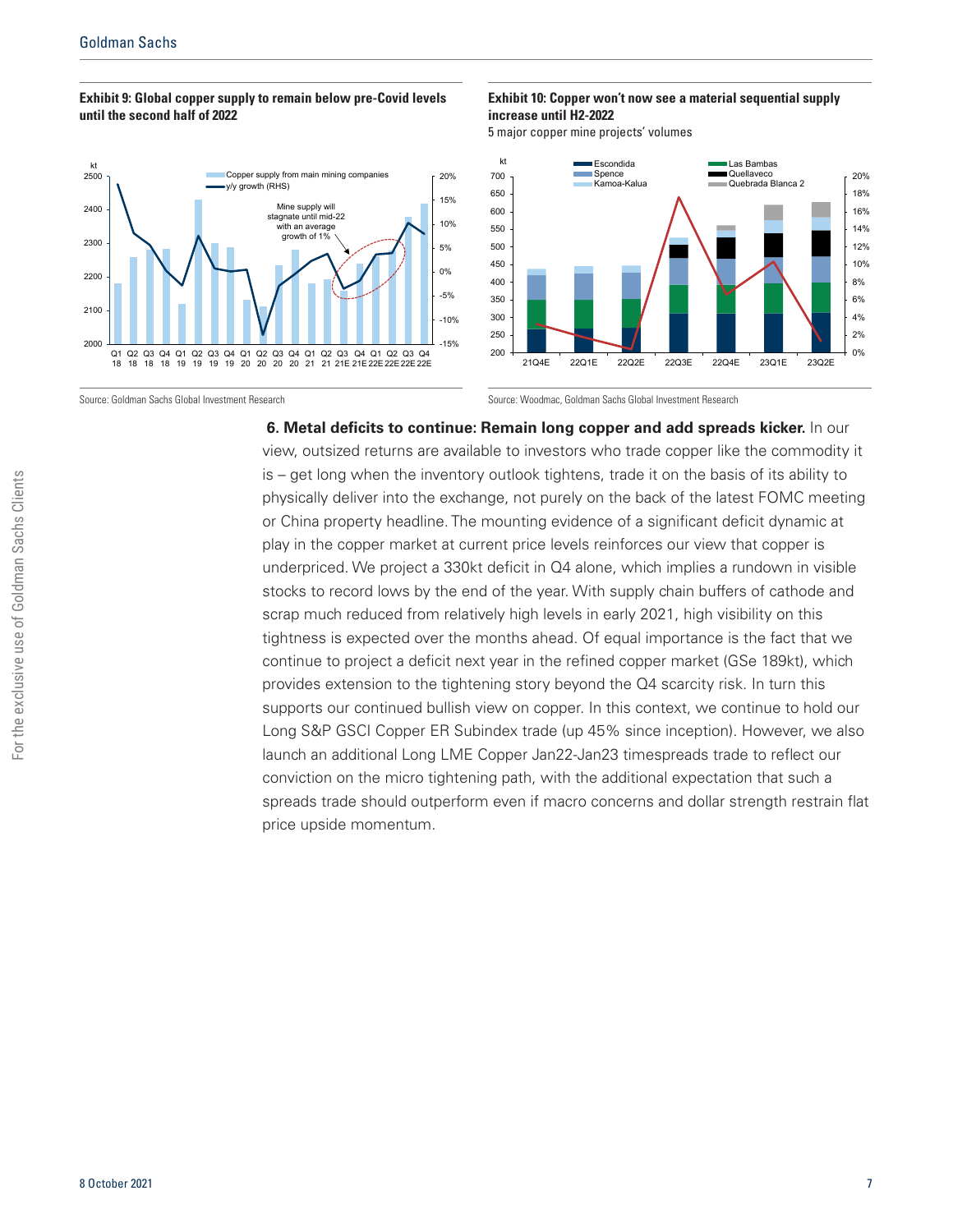**Exhibit 11: Copper market deficit in Q4 alone is expected at over 300kt, whilst another full-year deficit is expected in 2022**

**Exhibit 12: Path lower in inventories increasingly points to a mispricing also in LME spreads alongside flat price** Global visible cathode stocks (in weeks of conusmption) vs LME copper





Source: Woodmac, Goldman Sachs Global Investment Research Source: Wind, Goldman Sachs Global Investment Research

The metal research team would like to thank Annalisa Schiavon for her contribution to this report. Annalisa is an intern with the commodities research team.

spread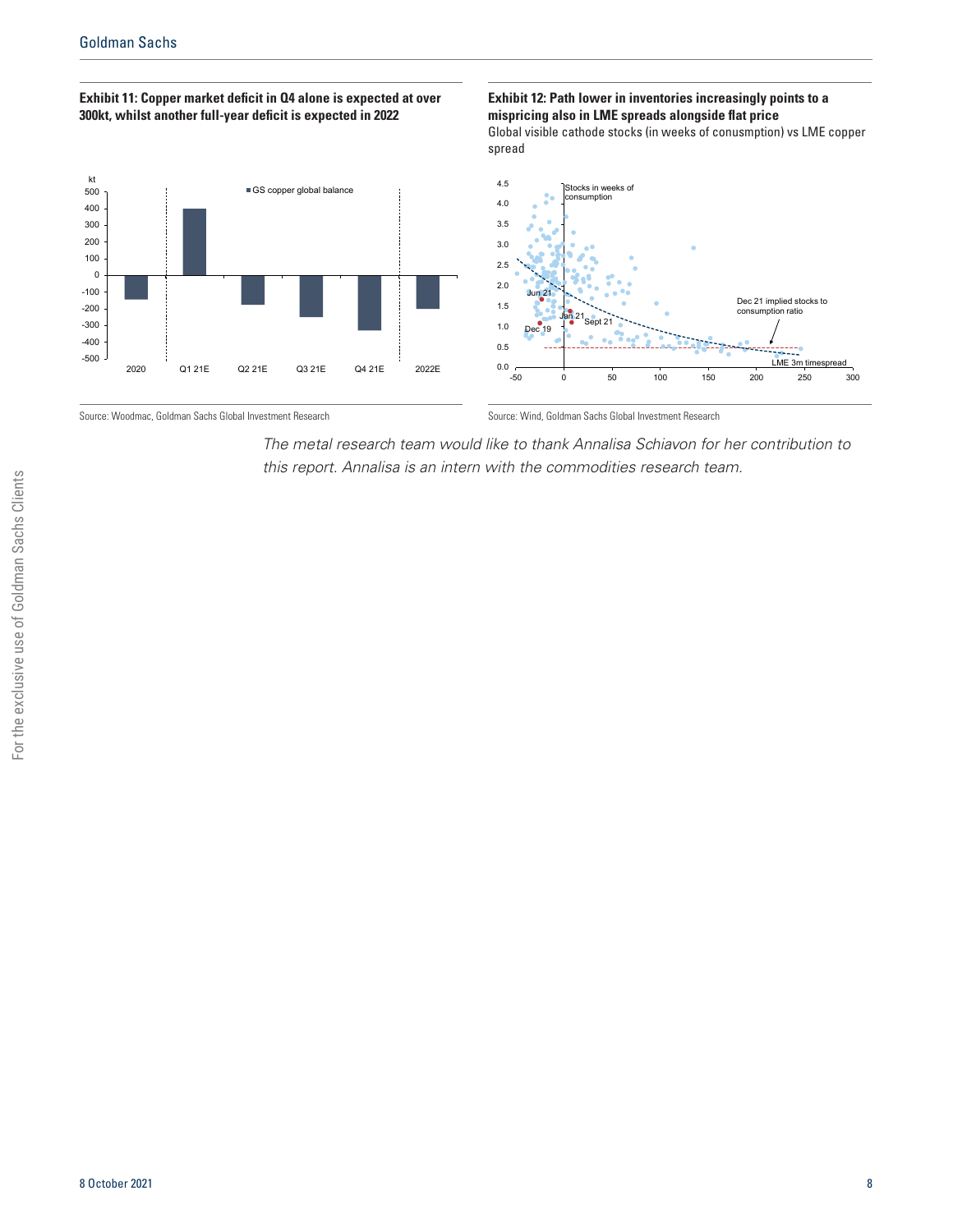# GS Copper Supply - Demand Balance

### **Exhibit 13: GS copper supply-demand balance**

| ('000 tonnes)                       | 2016    | 2017    | 2018    | 2019    | 2020     | 2021E  | 2022E  | 2023E | 2024E | 2025E   |
|-------------------------------------|---------|---------|---------|---------|----------|--------|--------|-------|-------|---------|
| <b>Consumption - DM</b>             |         |         |         |         |          |        |        |       |       |         |
| US                                  | 2107    | 2113    | 2127    | 2155    | 2069     | 2234   | 2335   | 2417  | 2501  | 2585    |
| % change y/y                        | 0.1%    | 0.3%    | 0.7%    | 1.3%    | $-4.0%$  | 8.0%   | 4.5%   | 3.5%  | 3.5%  | 3.4%    |
| Europe                              | 5040    | 5166    | 5259    | 5047    | 4694     | 4999   | 5224   | 5354  | 5488  | 5692    |
| % change y/y                        | 0.3%    | 2.5%    | 1.8%    | $-4.0%$ | $-7.0%$  | 6.5%   | 4.5%   | 2.5%  | 2.5%  | 3.7%    |
| Japan                               | 1405    | 1458    | 1450    | 1392    | 1295     | 1398   | 1468   | 1505  | 1550  | 1605    |
| % change y/y                        | $-2.0%$ | 3.7%    | $-0.6%$ | $-4.0%$ | $-7.0%$  | 8.0%   | 5.0%   | 2.5%  | 3.0%  | 3.5%    |
| Other DM                            | 2279    | 2328    | 2234    | 2089    | 1922     | 2047   | 2143   | 2186  | 2252  | 2331    |
| % change y/y                        | 1.2%    | 2.2%    | $-4.1%$ | $-6.5%$ | $-8.0%$  | 6.5%   | 4.7%   | 2.8%  | 3.0%  | 3.5%    |
| Sub-DM                              | 10831   | 11065   | 11069   | 10683   | 9979     | 10678  | 11170  | 11462 | 11791 | 12212   |
| % change y/y                        | 0.1%    | 2.2%    | 0.0%    | $-3.5%$ | $-6.6%$  | 7.0%   | 4.6%   | 2.6%  | 2.9%  | 3.6%    |
| <b>Consumption - EM</b>             |         |         |         |         |          |        |        |       |       |         |
| China                               | 12816   | 13326   | 13710   | 13930   | 14320    | 14893  | 15340  | 15647 | 16179 | 16729   |
| % change y/y                        | 3.1%    | 4.0%    | 2.9%    | 1.6%    | 2.8%     | 4.0%   | 3.0%   | 2.0%  | 3.4%  | 3.4%    |
| Other EM                            | 4691    | 4769    | 4883    | 4963    | 4466     | 4801   | 5017   | 5238  | 5369  | 5536    |
| % change y/y                        | 1.5%    | 1.7%    | 2.4%    | 1.6%    | $-10.0%$ | 7.5%   | 4.5%   | 4.4%  | 2.5%  | 3.1%    |
| Sub-EM                              | 17508   | 18095   | 18593   | 18893   | 18787    | 19695  | 20357  | 20885 | 21548 | 22264   |
| % change y/y                        | 2.7%    | 3.4%    | 2.7%    | 1.6%    | $-0.6%$  | 4.8%   | 3.4%   | 2.6%  | 3.2%  | 3.3%    |
| <b>Global Consumption</b>           | 28338   | 29160   | 29662   | 29576   | 28766    | 30373  | 31527  | 32347 | 33339 | 34477   |
| % change y/y                        | 1.7%    | 2.9%    | 1.7%    | $-0.3%$ | $-2.7%$  | 5.6%   | 3.8%   | 2.6%  | 3.1%  | 3.4%    |
| Direct Global Scrap Use             | 5756    | 6106    | 6136    | 6047    | 5140     | 5957   | 6281   | 6282  | 6480  | 6544    |
| <b>Refined Global Consumption</b>   | 22583   | 23054   | 23526   | 23529   | 23626    | 24036  | 24773  | 25580 | 26192 | 27071   |
| % change y/y                        | 3.0%    | 2.1%    | 2.0%    | 0.0%    | 0.4%     | 1.7%   | 3.1%   | 3.3%  | 2.4%  | 3.4%    |
| <b>Global Production</b>            |         |         |         |         |          |        |        |       |       |         |
| <b>Mine Production</b>              | 20220   | 20118   | 20786   | 20929   | 20795    | 20968  | 22088  | 23257 | 23627 | 23611   |
| % change y/y                        | 5.1%    | $-0.5%$ | 3.3%    | 0.7%    | $-0.6%$  | 0.8%   | 5.3%   | 5.3%  | 1.6%  | $-0.1%$ |
| <b>Refined Production</b>           | 22742   | 22992   | 23472   | 23490   | 23461    | 23682  | 24584  | 25778 | 26335 | 26701   |
| % change y/y                        | 3.2%    | 1.1%    | 2.1%    | $-0.4%$ | $-0.3%$  | 0.9%   | 3.8%   | 4.9%  | 2.2%  | 1.4%    |
| <b>Global Balance</b>               | 159     | $-62$   | $-54$   | $-152$  | $-165$   | $-354$ | $-189$ | 198   | 144   | $-370$  |
| <b>Cash Prices (annual average)</b> |         |         |         |         |          |        |        |       |       |         |
| Current Dollars (\$/t)              | 4862    | 6166    | 6532    | 6000    | 6067     | 9550   | 11875  | 12000 | 14000 | 15000   |
| Current Dollars (c/lb)              | 221     | 280     | 296     | 272     | 275      | 433    | 539    | 544   | 635   | 680     |

Source: Woodmac, Goldman Sachs Global Investment Research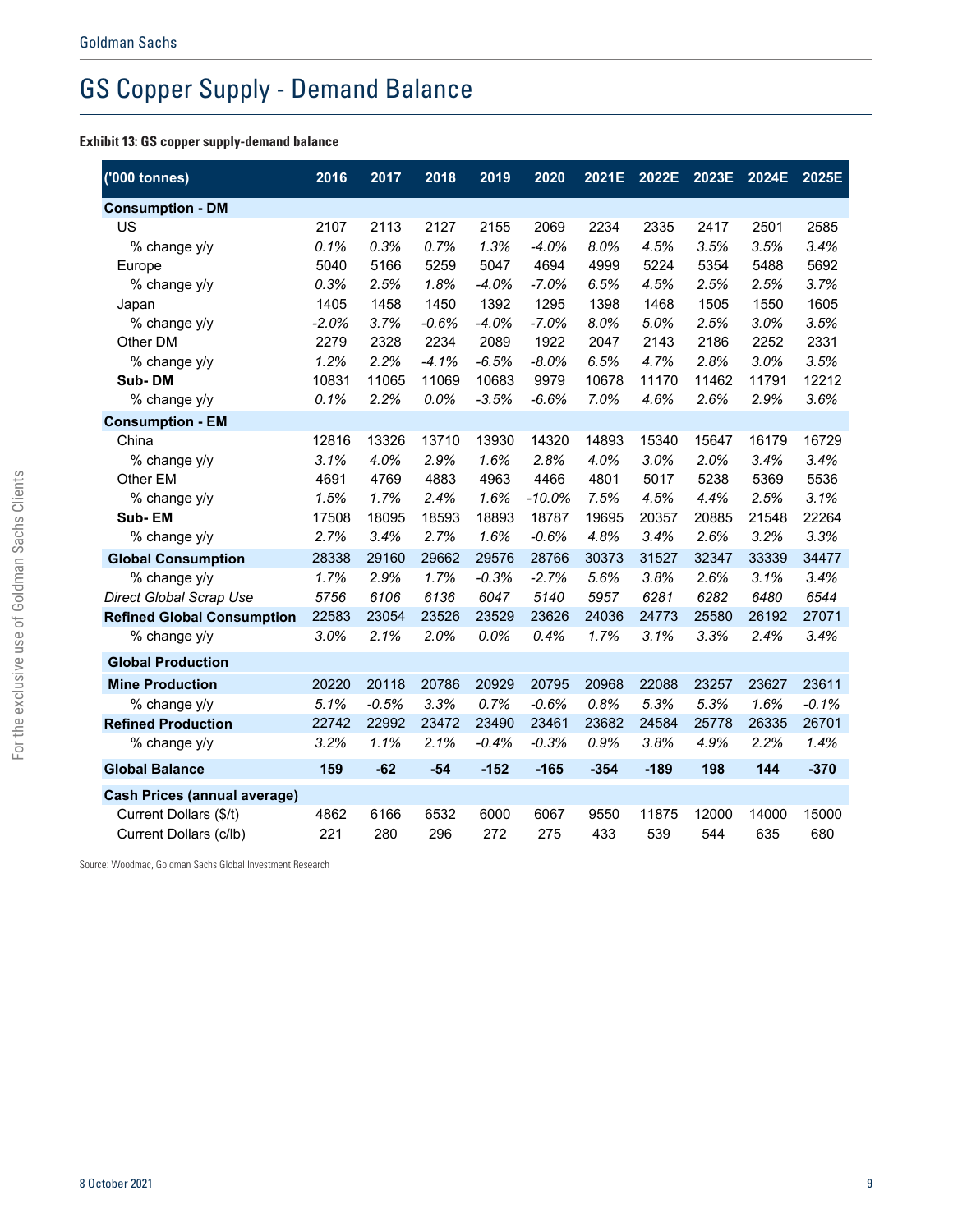## Disclosure Appendix

### **Reg AC**

We, Nicholas Snowdon, Jeffrey Currie, Aditi Rai and Daniel Sharp, hereby certify that all of the views expressed in this report accurately reflect our personal views, which have not been influenced by considerations of the firm's business or client relationships.

Unless otherwise stated, the individuals listed on the cover page of this report are analysts in Goldman Sachs' Global Investment Research division.

### **Disclosures**

### **Regulatory disclosures**

### **Disclosures required by United States laws and regulations**

See company-specific regulatory disclosures above for any of the following disclosures required as to companies referred to in this report: manager or co-manager in a pending transaction; 1% or other ownership; compensation for certain services; types of client relationships; managed/co-managed public offerings in prior periods; directorships; for equity securities, market making and/or specialist role. Goldman Sachs trades or may trade as a principal in debt securities (or in related derivatives) of issuers discussed in this report.

The following are additional required disclosures: **Ownership and material conflicts of interest:** Goldman Sachs policy prohibits its analysts, professionals reporting to analysts and members of their households from owning securities of any company in the analyst's area of coverage. **Analyst compensation:** Analysts are paid in part based on the profitability of Goldman Sachs, which includes investment banking revenues. **Analyst** as officer or director: Goldman Sachs policy generally prohibits its analysts, persons reporting to analysts or members of their households from serving as an officer, director or advisor of any company in the analyst's area of coverage. **Non-U.S. Analysts:** Non-U.S. analysts may not be associated persons of Goldman Sachs & Co. LLC and therefore may not be subject to FINRA Rule 2241 or FINRA Rule 2242 restrictions on communications with subject company, public appearances and trading securities held by the analysts.

#### **Additional disclosures required under the laws and regulations of jurisdictions other than the United States**

The following disclosures are those required by the jurisdiction indicated, except to the extent already made above pursuant to United States laws and regulations. **Australia:** Goldman Sachs Australia Pty Ltd and its affiliates are not authorised deposit-taking institutions (as that term is defined in the Banking Act 1959 (Cth)) in Australia and do not provide banking services, nor carry on a banking business, in Australia. This research, and any access to it, is intended only for "wholesale clients" within the meaning of the Australian Corporations Act, unless otherwise agreed by Goldman Sachs. In producing research reports, members of the Global Investment Research Division of Goldman Sachs Australia may attend site visits and other meetings hosted by the companies and other entities which are the subject of its research reports. In some instances the costs of such site visits or meetings may be met in part or in whole by the issuers concerned if Goldman Sachs Australia considers it is appropriate and reasonable in the specific circumstances relating to the site visit or meeting. To the extent that the contents of this document contains any financial product advice, it is general advice only and has been prepared by Goldman Sachs without taking into account a client's objectives, financial situation or needs. A client should, before acting on any such advice, consider the appropriateness of the advice having regard to the client's own objectives, financial situation and needs. A copy of certain Goldman Sachs Australia and New Zealand disclosure of interests and a copy of Goldman Sachs' Australian Sell-Side Research Independence Policy Statement are available at: [https://www.goldmansachs.com/disclosures/australia-new-zealand/index.html.](https://www.goldmansachs.com/disclosures/australia-new-zealand/index.html) **Brazil:** Disclosure information in relation to CVM Resolution n. 20 is available at [https://www.gs.com/worldwide/brazil/area/gir/index.html.](https://www.gs.com/worldwide/brazil/area/gir/index.html) Where applicable, the Brazil-registered analyst primarily responsible for the content of this research report, as defined in Article 20 of CVM Resolution n. 20, is the first author named at the beginning of this report, unless indicated otherwise at the end of the text. **Canada:** Goldman Sachs Canada Inc. is an affiliate of The Goldman Sachs Group Inc. and therefore is included in the company specific disclosures relating to Goldman Sachs (as defined above). Goldman Sachs Canada Inc. has approved of, and agreed to take responsibility for, this research report in Canada if and to the extent that Goldman Sachs Canada Inc. disseminates this research report to its clients. **Hong Kong:** Further information on the securities of covered companies referred to in this research may be obtained on request from Goldman Sachs (Asia) L.L.C. **India:** Further information on the subject company or companies referred to in this research may be obtained from Goldman Sachs (India) Securities Private Limited, Research Analyst - SEBI Registration Number INH000001493, 951-A, Rational House, Appasaheb Marathe Marg, Prabhadevi, Mumbai 400 025, India, Corporate Identity Number U74140MH2006FTC160634, Phone +91 22 6616 9000, Fax +91 22 6616 9001. Goldman Sachs may beneficially own 1% or more of the securities (as such term is defined in clause 2 (h) the Indian Securities Contracts (Regulation) Act, 1956) of the subject company or companies referred to in this research report. **Japan:** See below. **Korea:** This research, and any access to it, is intended only for "professional investors" within the meaning of the Financial Services and Capital Markets Act, unless otherwise agreed by Goldman Sachs. Further information on the subject company or companies referred to in this research may be obtained from Goldman Sachs (Asia) L.L.C., Seoul Branch. **New Zealand:** Goldman Sachs New Zealand Limited and its affiliates are neither "registered banks" nor "deposit takers" (as defined in the Reserve Bank of New Zealand Act 1989) in New Zealand. This research, and any access to it, is intended for "wholesale clients" (as defined in the Financial Advisers Act 2008) unless otherwise agreed by Goldman Sachs. A copy of certain Goldman Sachs Australia and New Zealand disclosure of interests is available at: [https://www.goldmansachs.com/disclosures/australia-new-zealand/index.html.](https://www.goldmansachs.com/disclosures/australia-new-zealand/index.html) **Russia:** Research reports distributed in the Russian Federation are not advertising as defined in the Russian legislation, but are information and analysis not having product promotion as their main purpose and do not provide appraisal within the meaning of the Russian legislation on appraisal activity. Research reports do not constitute a personalized investment recommendation as defined in Russian laws and regulations, are not addressed to a specific client, and are prepared without analyzing the financial circumstances, investment profiles or risk profiles of clients. Goldman Sachs assumes no responsibility for any investment decisions that may be taken by a client or any other person based on this research report. **Singapore:** Goldman Sachs (Singapore) Pte. (Company Number: 198602165W), which is regulated by the Monetary Authority of Singapore, accepts legal responsibility for this research, and should be contacted with respect to any matters arising from, or in connection with, this research. **Taiwan:** This material is for reference only and must not be reprinted without permission. Investors should carefully consider their own investment risk. Investment results are the responsibility of the individual investor. **United Kingdom:** Persons who would be categorized as retail clients in the United Kingdom, as such term is defined in the rules of the Financial Conduct Authority, should read this research in conjunction with prior Goldman Sachs research on the covered companies referred to herein and should refer to the risk warnings that have been sent to them by Goldman Sachs International. A copy of these risks warnings, and a glossary of certain financial terms used in this report, are available from Goldman Sachs International on request.

**European Union and United Kingdom:** Disclosure information in relation to Article 6 (2) of the European Commission Delegated Regulation (EU) (2016/958) supplementing Regulation (EU) No 596/2014 of the European Parliament and of the Council (including as that Delegated Regulation is implemented into United Kingdom domestic law and regulation following the United Kingdom's departure from the European Union and the European Economic Area) with regard to regulatory technical standards for the technical arrangements for objective presentation of investment recommendations or other information recommending or suggesting an investment strategy and for disclosure of particular interests or indications of conflicts of interest is available at<https://www.gs.com/disclosures/europeanpolicy.html>which states the European Policy for Managing Conflicts of Interest in Connection with Investment Research.

**Japan:** Goldman Sachs Japan Co., Ltd. is a Financial Instrument Dealer registered with the Kanto Financial Bureau under registration number Kinsho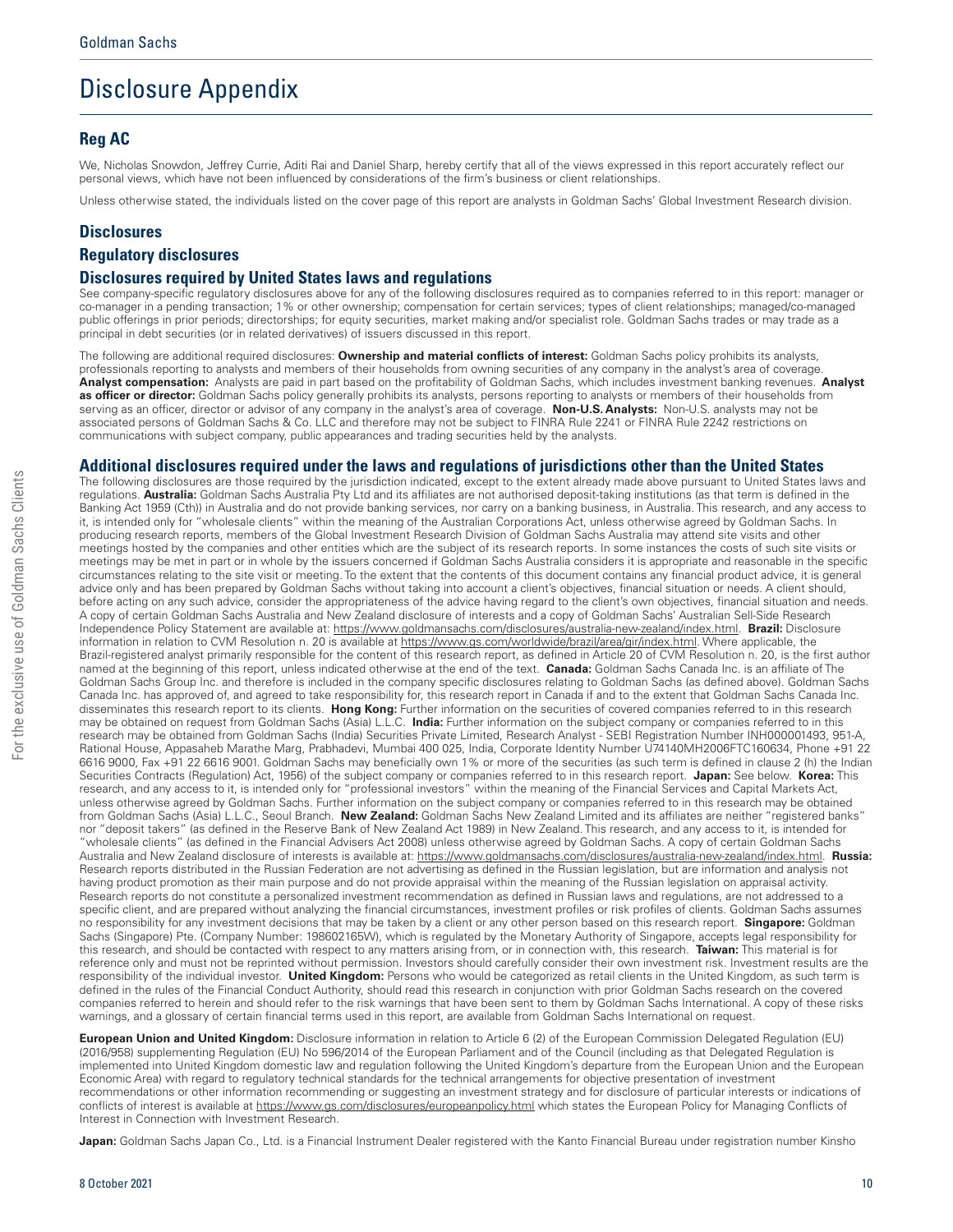69, and a member of Japan Securities Dealers Association, Financial Futures Association of Japan and Type II Financial Instruments Firms Association. Sales and purchase of equities are subject to commission pre-determined with clients plus consumption tax. See company-specific disclosures as to any applicable disclosures required by Japanese stock exchanges, the Japanese Securities Dealers Association or the Japanese Securities Finance Company.

### **Global product; distributing entities**

The Global Investment Research Division of Goldman Sachs produces and distributes research products for clients of Goldman Sachs on a global basis. Analysts based in Goldman Sachs offices around the world produce research on industries and companies, and research on macroeconomics, currencies, commodities and portfolio strategy. This research is disseminated in Australia by Goldman Sachs Australia Pty Ltd (ABN 21 006 797 897); in Brazil by Goldman Sachs do Brasil Corretora de Títulos e Valores Mobiliários S.A.; Public Communication Channel Goldman Sachs Brazil: 0800 727 5764 and / or contatogoldmanbrasil@gs.com. Available Weekdays (except holidays), from 9am to 6pm. Canal de Comunicação com o Público Goldman Sachs Brasil: 0800 727 5764 e/ou contatogoldmanbrasil@gs.com. Horário de funcionamento: segunda-feira à sexta-feira (exceto feriados), das 9h às 18h; in Canada by either Goldman Sachs Canada Inc. or Goldman Sachs & Co. LLC; in Hong Kong by Goldman Sachs (Asia) L.L.C.; in India by Goldman Sachs (India) Securities Private Ltd.; in Japan by Goldman Sachs Japan Co., Ltd.; in the Republic of Korea by Goldman Sachs (Asia) L.L.C., Seoul Branch; in New Zealand by Goldman Sachs New Zealand Limited; in Russia by OOO Goldman Sachs; in Singapore by Goldman Sachs (Singapore) Pte. (Company Number: 198602165W); and in the United States of America by Goldman Sachs & Co. LLC. Goldman Sachs International has approved this research in connection with its distribution in the United Kingdom.

Effective from the date of the United Kingdom's departure from the European Union and the European Economic Area ("Brexit Day") the following information with respect to distributing entities will apply:

Goldman Sachs International ("GSI"), authorised by the Prudential Regulation Authority ("PRA") and regulated by the Financial Conduct Authority ("FCA") and the PRA, has approved this research in connection with its distribution in the United Kingdom.

**European Economic Area:** GSI, authorised by the PRA and regulated by the FCA and the PRA, disseminates research in the following jurisdictions within the European Economic Area: the Grand Duchy of Luxembourg, Italy, the Kingdom of Belgium, the Kingdom of Denmark, the Kingdom of Norway, the Republic of Finland, Portugal, the Republic of Cyprus and the Republic of Ireland; GS -Succursale de Paris (Paris branch) which, from Brexit Day, will be authorised by the French Autorité de contrôle prudentiel et de resolution ("ACPR") and regulated by the Autorité de contrôle prudentiel et de resolution and the Autorité des marches financiers ("AMF") disseminates research in France; GSI - Sucursal en España (Madrid branch) authorized in Spain by the Comisión Nacional del Mercado de Valores disseminates research in the Kingdom of Spain; GSI - Sweden Bankfilial (Stockholm branch) is authorized by the SFSA as a "third country branch" in accordance with Chapter 4, Section 4 of the Swedish Securities and Market Act (Sw. lag (2007:528) om värdepappersmarknaden) disseminates research in the Kingdom of Sweden; Goldman Sachs Bank Europe SE ("GSBE") is a credit institution incorporated in Germany and, within the Single Supervisory Mechanism, subject to direct prudential supervision by the European Central Bank and in other respects supervised by German Federal Financial Supervisory Authority (Bundesanstalt für Finanzdienstleistungsaufsicht, BaFin) and Deutsche Bundesbank and disseminates research in the Federal Republic of Germany and those jurisdictions within the European Economic Area where GSI is not authorised to disseminate research and additionally, GSBE, Copenhagen Branch filial af GSBE, Tyskland, supervised by the Danish Financial Authority disseminates research in the Kingdom of Denmark; GSBE - Sucursal en España (Madrid branch) subject (to a limited extent) to local supervision by the Bank of Spain disseminates research in the Kingdom of Spain; GSBE - Succursale Italia (Milan branch) to the relevant applicable extent, subject to local supervision by the Bank of Italy (Banca d'Italia) and the Italian Companies and Exchange Commission (Commissione Nazionale per le Società e la Borsa "Consob") disseminates research in Italy; GSBE - Succursale de Paris (Paris branch), supervised by the AMF and by the ACPR disseminates research in France; and GSBE - Sweden Bankfilial (Stockholm branch), to a limited extent, subject to local supervision by the Swedish Financial Supervisory Authority (Finansinpektionen) disseminates research in the Kingdom of Sweden.

### **General disclosures**

This research is for our clients only. Other than disclosures relating to Goldman Sachs, this research is based on current public information that we consider reliable, but we do not represent it is accurate or complete, and it should not be relied on as such. The information, opinions, estimates and forecasts contained herein are as of the date hereof and are subject to change without prior notification. We seek to update our research as appropriate, but various regulations may prevent us from doing so. Other than certain industry reports published on a periodic basis, the large majority of reports are published at irregular intervals as appropriate in the analyst's judgment.

Goldman Sachs conducts a global full-service, integrated investment banking, investment management, and brokerage business. We have investment banking and other business relationships with a substantial percentage of the companies covered by our Global Investment Research Division. Goldman Sachs & Co. LLC, the United States broker dealer, is a member of SIPC [\(https://www.sipc.org\)](https://www.sipc.org).

Our salespeople, traders, and other professionals may provide oral or written market commentary or trading strategies to our clients and principal trading desks that reflect opinions that are contrary to the opinions expressed in this research. Our asset management area, principal trading desks and investing businesses may make investment decisions that are inconsistent with the recommendations or views expressed in this research.

We and our affiliates, officers, directors, and employees, will from time to time have long or short positions in, act as principal in, and buy or sell, the securities or derivatives, if any, referred to in this research, unless otherwise prohibited by regulation or Goldman Sachs policy.

The views attributed to third party presenters at Goldman Sachs arranged conferences, including individuals from other parts of Goldman Sachs, do not necessarily reflect those of Global Investment Research and are not an official view of Goldman Sachs.

Any third party referenced herein, including any salespeople, traders and other professionals or members of their household, may have positions in the products mentioned that are inconsistent with the views expressed by analysts named in this report.

This research is focused on investment themes across markets, industries and sectors. It does not attempt to distinguish between the prospects or performance of, or provide analysis of, individual companies within any industry or sector we describe.

Any trading recommendation in this research relating to an equity or credit security or securities within an industry or sector is reflective of the investment theme being discussed and is not a recommendation of any such security in isolation.

This research is not an offer to sell or the solicitation of an offer to buy any security in any jurisdiction where such an offer or solicitation would be illegal. It does not constitute a personal recommendation or take into account the particular investment objectives, financial situations, or needs of individual clients. Clients should consider whether any advice or recommendation in this research is suitable for their particular circumstances and, if appropriate, seek professional advice, including tax advice. The price and value of investments referred to in this research and the income from them may fluctuate. Past performance is not a guide to future performance, future returns are not guaranteed, and a loss of original capital may occur. Fluctuations in exchange rates could have adverse effects on the value or price of, or income derived from, certain investments.

Certain transactions, including those involving futures, options, and other derivatives, give rise to substantial risk and are not suitable for all investors. Investors should review current options and futures disclosure documents which are available from Goldman Sachs sales representatives or at <https://www.theocc.com/about/publications/character-risks.jsp>and